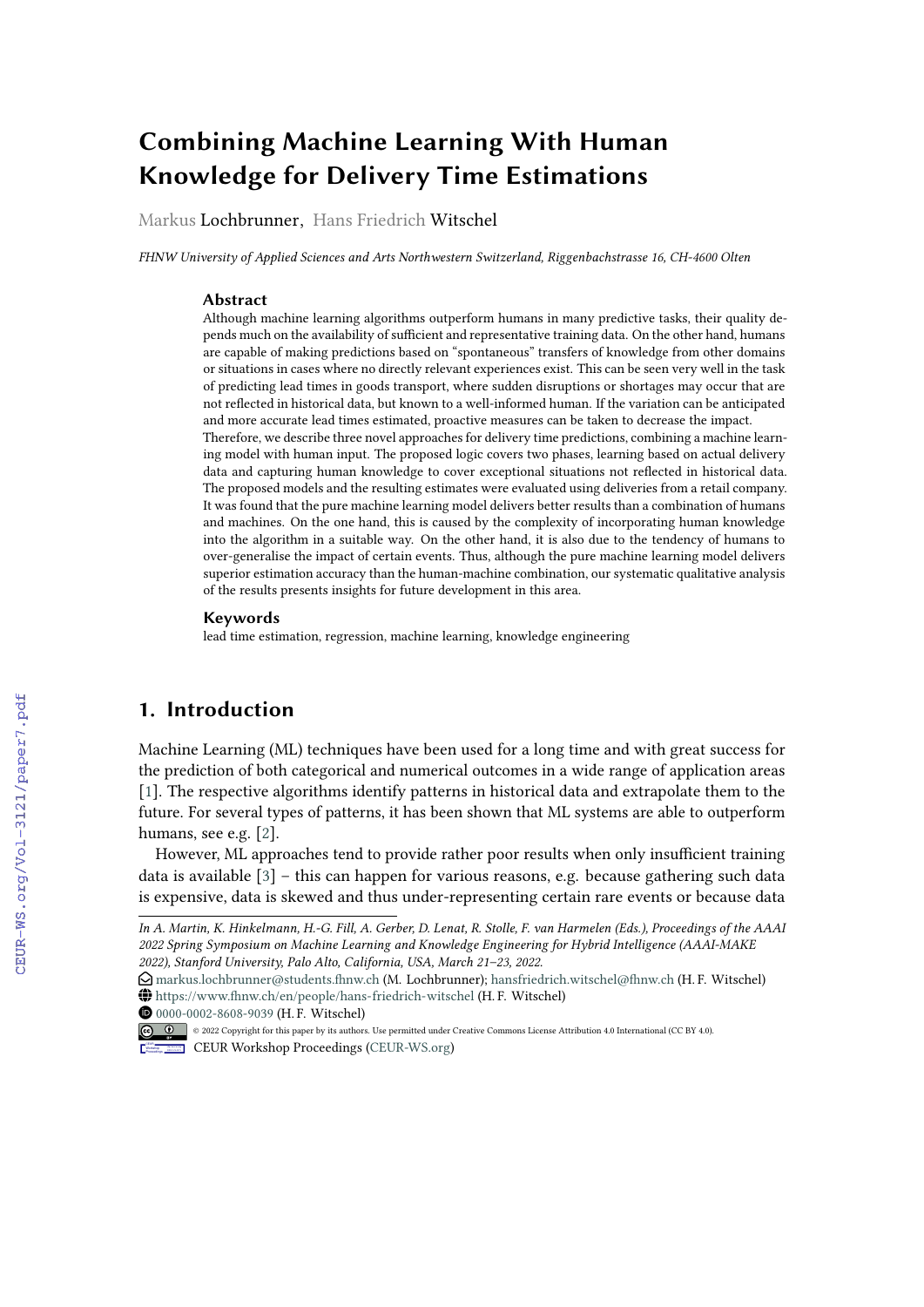has to be gathered in dynamic environments where patterns change quickly. The concept of *transfer learning* [\[4\]](#page-11-0) can partially alleviate this problem by adapting data from related domains to new problems.

However, although ML approaches can outperform humans in many tasks, they do not have the ability to do *spontaneous* transfers: one has to carefully plan and prepare transfer learning whereas humans are great in spontaneously transferring experiences between situations and domains.

One particular strength of humans is the ability to recognize when historical patterns are becoming invalid. In this paper, we will use the transport of goods and the prediction of delivery times as an example of an environment where patterns and contexts can change dynamically: although delivery times depend on a number of factors that machines can learn, there may be sudden disruptions, congestions or staff shortages that invalidate the learned patterns. We hypothesise that humans are able to pick these up by reading news (consider e.g. the blockage of the Suez channel in spring 2021), being in contact with other logistics providers to know about potential staff shortages etc.

Several scholars have proposed combinations of machine learning with human knowledge (see [\[3\]](#page-11-1) for an overview), in order to combine the strengths of both. In our work, we want to apply some of these combinations to the problem of estimating delivery times in goods transportation. Our main focus will be on a systematic qualitative evaluation of the problems and benefits that such combinations imply. Although our results are not consistently favourable for an ML-Human combination, we believe that a better understanding of the respective strengths and weaknesses of both will contribute to developing better combinations in the future.

# **2. Background and Related Work**

#### **2.1. Transport Lead Time Context**

The bridging of space for goods is referred to as goods transport. A transport system consists of the goods to be transported, the means of transportation and the associated process [\[5\]](#page-11-2). The process can be differentiated into internal (transport within a factory) and external transport (transport from one geographical location to the other) [\[5\]](#page-11-2). In the present case, only the latter will be dealt with.

According to [\[6\]](#page-11-3), the physical process of transporting goods between countries by truck, ship, rail, or intermodal is referred to as international freight transportation. Freight transportation can include several stakeholders for each movement, including one or more shippers, carriers, forwarders, third-party logistics providers, and customs for international flows. Table [1](#page-2-0) shows a selection of work in this area. Each transport mode has its challenges, especially regarding the number of different transport legs and the connected uncertainties.

#### **2.2. Machine Learning in Lead Time Estimation**

As the overall accessibility to data has increased over the last couple of years, researchers and commercial companies spotted the opportunity of benefits that machine learning models could bring for goods transportation.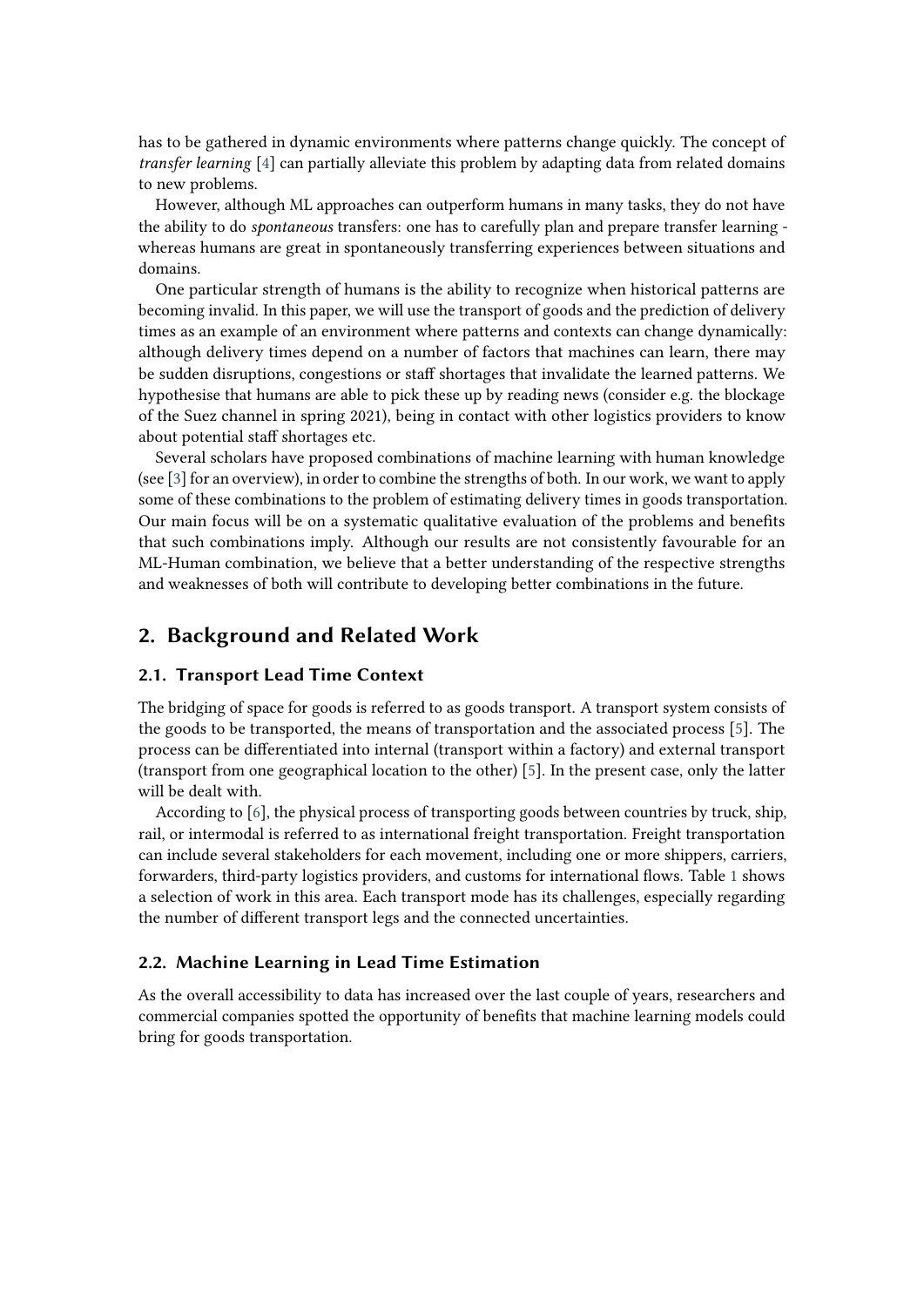| Transport  | Reference          | Input Data                                   | Model                              |  |  |  |  |
|------------|--------------------|----------------------------------------------|------------------------------------|--|--|--|--|
| Mode       |                    |                                              |                                    |  |  |  |  |
| Road       | [7]                | Historical<br>data,<br>travel<br>time        | Decision trees, clustering tech-   |  |  |  |  |
|            |                    | weather data, traffic data                   | niques, support vector machines    |  |  |  |  |
|            | [8]                | Historical travel time data, google          | Gradient boosting regression tree  |  |  |  |  |
|            |                    | maps data                                    |                                    |  |  |  |  |
| Intermodal | [9]                | <b>Historical</b><br>data.<br>travel<br>time | Random forest                      |  |  |  |  |
|            |                    | weather data, traffic data                   |                                    |  |  |  |  |
|            | $\lceil 10 \rceil$ | Terminal data                                | Adapted queuing theory             |  |  |  |  |
| Ocean      | $[11]$             | Historical travel time data, real-           | Classification and regression tree |  |  |  |  |
|            |                    | time tracking data                           | algorithm                          |  |  |  |  |
|            | $[12]$             | <b>Historical</b><br>travel<br>time<br>data, | Neural network, support vector re- |  |  |  |  |
|            |                    | weather data                                 | gression                           |  |  |  |  |

#### **Table 1**

<span id="page-2-0"></span>Overview of Lead Time Estimation approaches

| Algorithm Type accord- Algorithm Name |                                | Examples in Deliv-  |
|---------------------------------------|--------------------------------|---------------------|
| ing to $[13]$                         |                                | ery Time Estimation |
| White-Box                             | <b>Decision Trees</b>          | [14, 15]            |
|                                       | Bayesian Networks              | [16]                |
| Black-Box                             | K-Nearest Neighbours           | [17, 18]            |
|                                       | Artificial Neural Networks     | $[19]$              |
|                                       | <b>Support Vector Machines</b> | [20]                |

#### **Table 2**

<span id="page-2-1"></span>Machine Learning Paper Overview

In our context, the aim of machine learning is to predict the delivery time in days, a regression task. White-box models, such as decision trees, are self-explanatory with regard to their mechanisms and the decisions they make – something that makes a combination with human knowledge easier. With black-box models such as neural networks, it is usually not possible to understand the model due to their interdependence and complexity [\[13\]](#page-12-3). Table [2](#page-2-1) shows an overview of the different algorithms and a categorisation according to [\[13\]](#page-12-3), whether they are white or black-box models and thus allow direct interaction with humans. Furthermore, related works are shown that have applied these algorithms in the field of delivery time estimation.

## **2.3. Combining Machine Learning and Human Knowledge**

According to [\[21\]](#page-12-11), systems that can learn from end users have rapidly gained popularity. Until recently, this development was primarily fuelled by the importance of domain knowledge for setting up machine learning algorithms. However, an increasing number of researchers recognise that it is not only the feature selection and construction of machine learning models that human input can significantly benefit the performance of systems. The authors also mention that plenty of systems that transform data into computational models only involved domain experts during the development phase. Nevertheless, there are also examples where the human factor is directly integrated into the algorithm. [\[3\]](#page-11-1) describe how existing knowledge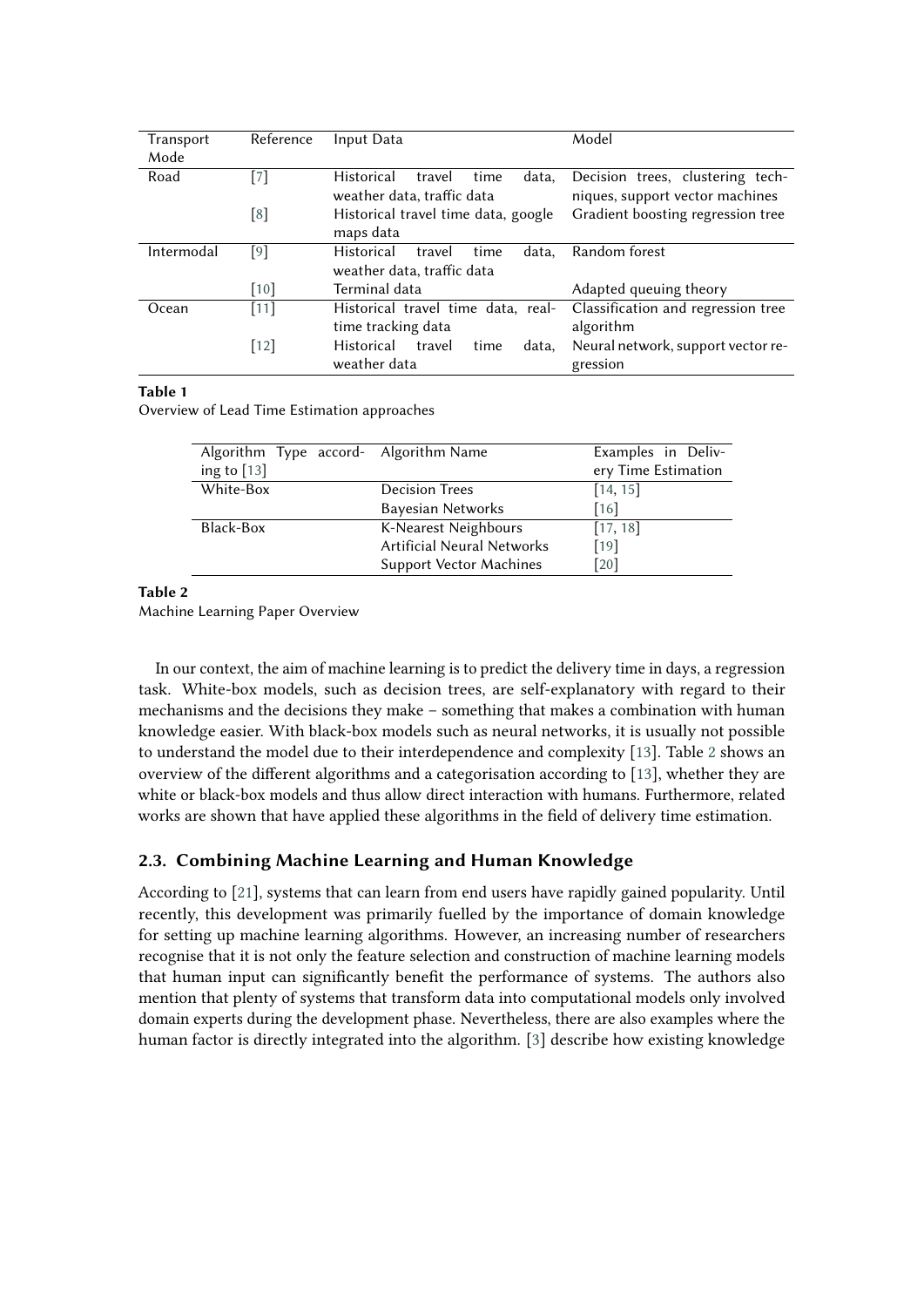can be integrated into the machine learning process. The model designed is called «Informed Machine Learning», and it describes how existing knowledge can be incorporated into the design of the machine learning pipeline itself, feature engineering, or the pre-processing of the training data. [\[3\]](#page-11-1) start with the knowledge source, which qualifies the origin of the knowledge. Figure [1](#page-3-0) describes different ways of representing human knowledge, as well as its possible integration into the machine learning algorithm. The latter can take place in four different ways. For certain use cases, also combinations of these are possible [\[3\]](#page-11-1):

- 1. Influencing the training data (feature engineering or additional data sets).
- 2. Hypothesis Sets: The integration takes place via selecting the appropriate hyper parameters or selecting suitable algorithms.
- 3. Learning Algorithm: A loss function is integrated, which inserts the existing knowledge about algebraic equations.
- 4. Final Hypothesis: The prediction output of a learning pipeline, also called the final hypothesis, can be compared to established information. Predictions that do not comply with established constraints, for example, may be discarded or marked as suspect, ensure the findings are compatible with prior knowledge [\[3\]](#page-11-1), e.g., for simulations with constraints, the final output can be cross-checked against an established rule set to comply with certain rules and standards.



<span id="page-3-0"></span>**Figure 1:** Taxonomy of Informed Machine Learning [\[3\]](#page-11-1)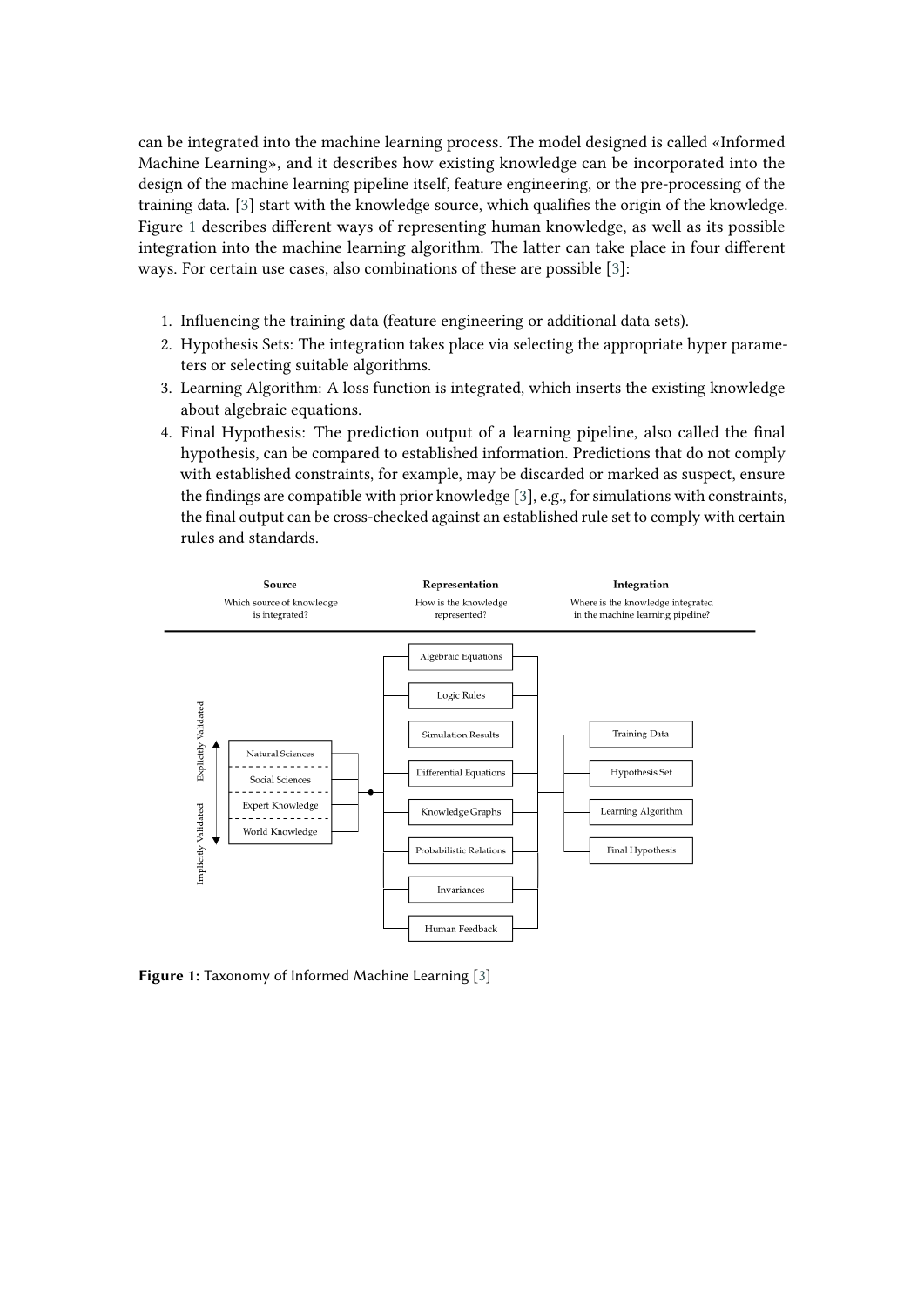#### **2.4. Contribution**

The research regarding transport lead time estimations has shown that a large part of the work deals with last-mile deliveries. In general, the literature focuses on the transport mode "road" in the urban sector, while the authors [\[9\]](#page-11-6) and [\[10\]](#page-12-0) deal with intermodal transport chains. An investigation of multi-link transport using a combination of machine learning and human knowledge has not been undertaken in the literature to date. The estimation methods used are widely spread in the different papers studied. The literature focuses on the use of historically collected internal and external company data, which is used as the basis for machine learning. The knowledge collected by humans, which has often been learned over many years by experts in everyday life, is usually only used to develop machine learning algorithms. In contrast, the present work considers an extended approach, which also wants to use this knowledge during the actual prediction.

Besides, we see the systematic qualitative analysis of errors made by both ML models and humans as a key contribution of our work (see Section [5.2\)](#page-9-0): it will enable us to understand how future ML-human combinations should be designed in order to avoid the imprecisions that our approaches still exhibit. Also, the approach is not limited to one transport mode but includes all different land, sea and air options.

# <span id="page-4-0"></span>**3. Manual Lead Time Estimation Process**

We describe several possible combinations of ML and human knowledge, all of which will be applied to the data of goods transports issued by a large retailer. To understand the current process of lead time estimation, we have conducted interviews and observations.

Since the challenge of delivery time estimates lies in multi-stage transport chains, the components and their challenges are examined more closely in this section, before describing the observed estimation procedures. For the delivery, the goods are loaded into the loading units on paper or Euro pallets and then transported by truck, vessel, train or, in very exceptional cases, by air. Consequently, with the exception of direct trucks from a sender to the end-receiver, the goods are handled in ports, consolidation points and transhipment terminals. Therefore, the delivery lead time can be divided into transport and handling times, as shown in Figure [2.](#page-5-0)

The co-worker responsible for the delivery estimation needs to gather the data from different systems and stakeholders in the company. Afterwards, the co-workers need to average the times of sub-components (valid for the various legs of the transported route), including historical waiting and handling times and the nomination shares of carriers with different lead times.

In the next step, the co-workers were observed while making the actual prediction. Compared to the instructions, the co-workers' actual approach was different. Instead of using the contractually agreed lead time components as the basis for calculating the lead time, the average of the last weeks is used as the basis for the estimate. Furthermore, the current process of information gathering is manual. Human mistakes can significantly impact estimations,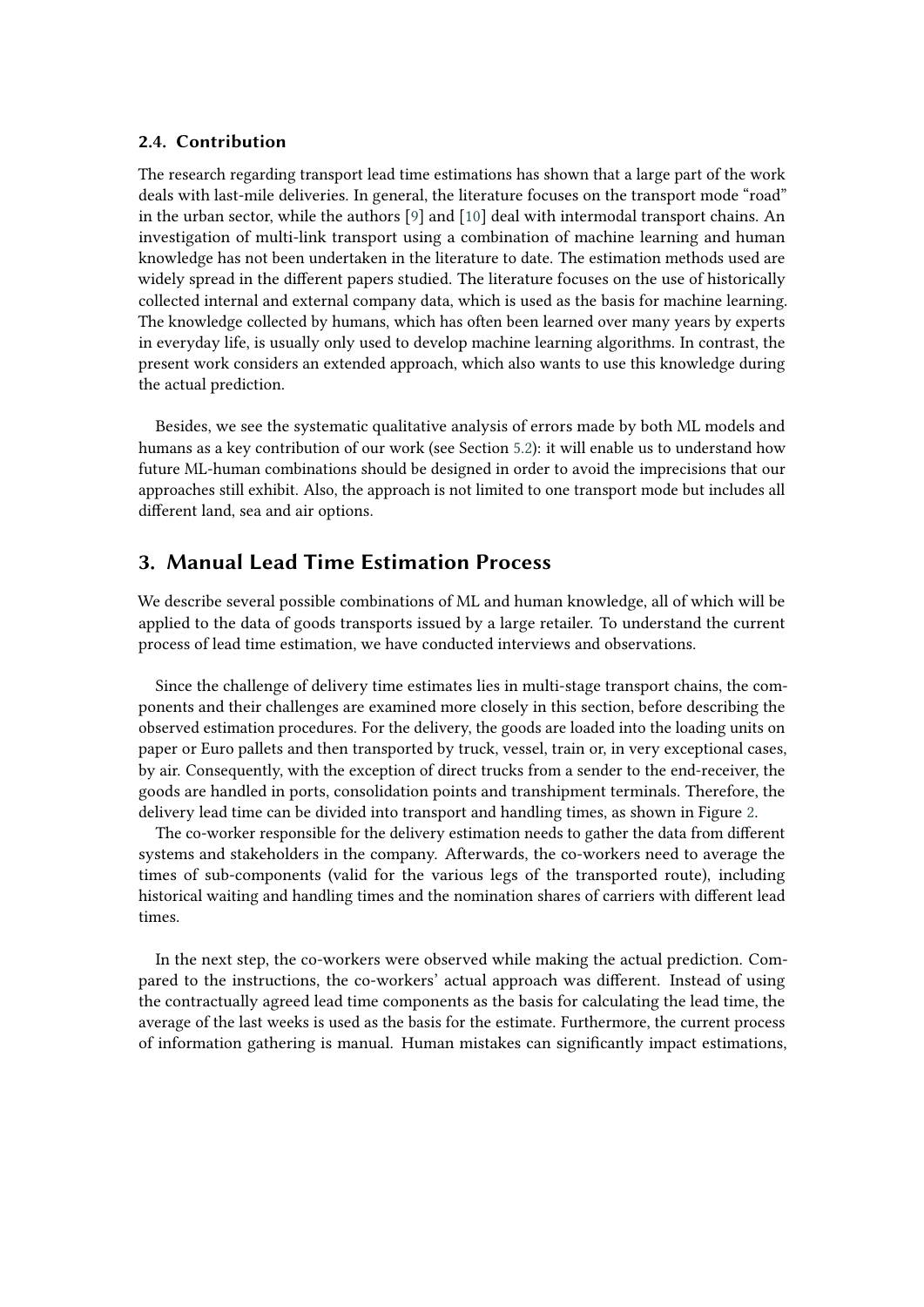

<span id="page-5-0"></span>**Figure 2:** Waiting and Transport Times in the Supply Chain (derived from internal documents of the use case company)

especially on complex routes with different transport modes and waiting times. Despite having experienced co-workers in the team, the sheer number of senders and receivers makes it difficult to verify each route manually. Therefore, the goal is to develop a model which combines machine learning-based historical learning with the pro-active knowledge of the co-workers in the next chapter.

# **4. Models Combining Machine Learning and Human Knowledge**

## **4.1. Data Preparation**

Through the findings gained from observations and data mining results, waiting times and distance have the most significant impact on the estimated time and were, among others, used to extract features, which can be seen in Table [3.](#page-6-0) The source of the data is indicated in the feature source column. In the present work, all possible features were included in the experiments initially, and then Sequential Backward Elimination (SBE) [\[22\]](#page-12-12) was applied. To further increase the accuracy, Sequential Forward Selection (SFS) was performed additionally. Thus, the data shown in Table [3](#page-6-0) represents the final features for the lead time estimation model.

Over 60 different runs were performed in Azure Machine Learning. First, all regression algorithms available in Azure Machine Learning (see [\[23\]](#page-13-0)) were included in the experiment. This was followed by an optimization of the parameters in order to adapt the model to the sample data provided by the retailer. By parallelising the runs, a large number of different algorithms could be tested per run. The best performing model was the XGBoost regression algorithm, which belongs to the family of tree algorithms.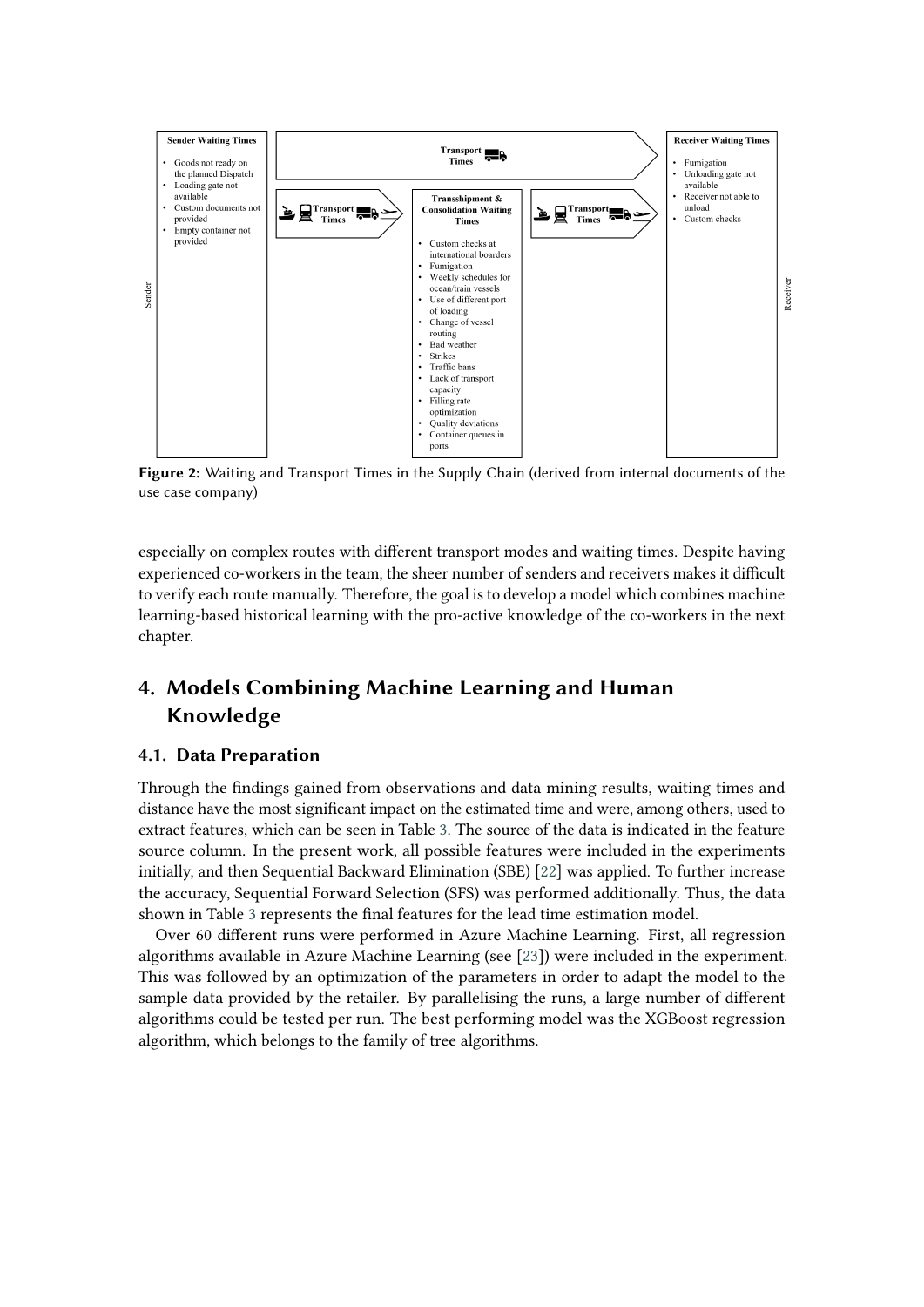| Numerical or Categorical | <b>Feature Source</b>                                                      | Feature Name                                                                                                                                         |  |
|--------------------------|----------------------------------------------------------------------------|------------------------------------------------------------------------------------------------------------------------------------------------------|--|
| Numerical                | Consignment<br>Shipment<br>Shipment<br>Shipment<br>Shipment                | <b>Distance</b><br>Mid Receiver close to Sender Waiting Time<br>Port of Loading Waiting Time<br>Port of Discharge Waiting Time<br>Delivery Lead Time |  |
| Categorical              | Consignment<br>Consignment<br>Shipment<br>Shipment<br>Shipment<br>Shipment | Mid Receiver close to Receiver<br>Dispatch Month<br>Mid Receiver close to Sender<br>Main Carrier<br>Port of Loading<br>Port of Discharge             |  |

<span id="page-6-0"></span>**Table 3** Extracted Features

## **4.2. Model Design**

In the next step, possibilities were evaluated as to whether the machine learning pipeline delivers better results when enriched with human knowledge. The manual lead time estimation described in section [3](#page-4-0) and the pure ML model from the previous section provides the baseline, which we compare to three different alternative models described in this section. The basic approach of the procedure is shown in Figure [3.](#page-6-1)



<span id="page-6-1"></span>**Figure 3:** Pipeline Overview for the Lead Time Estimation Model

The lead time estimation model to be developed consists of two main components: A machine learning algorithm based on cleaned historical deliveries and an additional expert input that uses human knowledge to improve the results of the machine estimation. The approach involves modifying the machine learning output since the chosen algorithms are not directly interpretable by humans but only via explainability packages like SHAP [\[24\]](#page-13-1) or LIME [\[25\]](#page-13-2). In the present case, SHAP was chosen as an explainer due to its good integration and strength to explain the tree based XGBoost algorithm.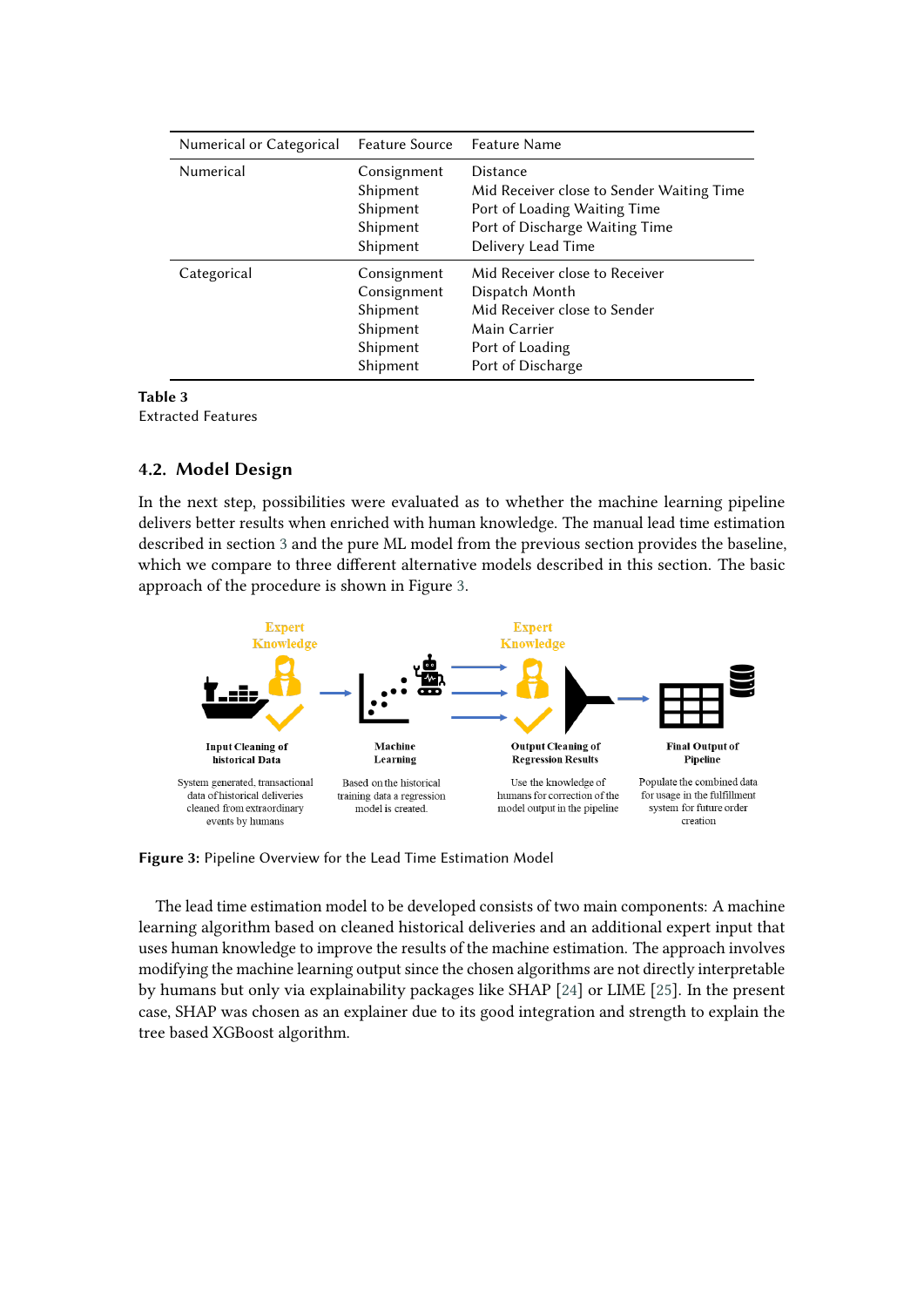In the following three sections, three different approaches are presented in more detail.

#### **4.2.1. Model A**

In the first approach, only the values of certain features are modified by humans (see Table [3\)](#page-6-0). More precisely, the XGBoost algorithm is trained with the historical shipment and consignment data, with two possible modifications by human transport planners:

- *Before training the model*, training data can be manually cleaned of unusual events (e.g. a significant disruption in international container traffic). For example, some historical delivery times were significantly larger than usual because ships could not call at the port in Shenzhen (Yantian) because of tropical cyclone "Kompasu" [\[26\]](#page-13-3). Removing those training data prevents one-off events from falsely influencing future estimates – with a risk of removing events that are actually not one-off (e.g. cyclones happening in almost regular intervals in certain regions).
- *Before applying the trained model*, the values of the port waiting times can be manually corrected. For the port waiting times, an external data set with current port waiting times serves as a support tool, but it only gives a direction and is subject to change by the transport planners to reflect current trends or events.

#### **4.2.2. Model B**

In the second approach, as in Model A, the adjusted waiting time is also included, and in addition, deviations known to the transport planner are recorded in an exception table. The exception form allows to capture lead time corrections for specific sender-receiver combinations. Optionally, transport planners can specify a reason for the correction, e.g. "Driver shortage for Heavy Goods Vehicles (HGV) in the UK" – which is not used by the regression algorithm.

The exceptions are applied at prediction time, i.e. corrections are added to or subtracted from the output of the regression algorithm , thus including any anomalies that are not reflected in the historical data.

#### **4.2.3. Model C**

Like Model A and B, the third model includes modification of waiting times. However, as opposed to Model B, the information is not captured in advance in an exception form. Instead, the machine estimate is compared to the average last four weeks' actual delivery times. A flag is set in cases of large deviations, allowing the planner to look at the sender-receiver connection in more detail, adjust the estimated value if necessary, and note a reason for the adjustment in the output. It should be mentioned that this approach identifies many exceptional cases only with a certain time lag. For example, a railroad company could announce construction work on a route, which would extend the delivery time due to a train detour. This proactive input would only be considered several days or even weeks later (maybe too late) – namely, when there are already recent deliveries that show a significant deviation from the machine-estimated value. However, letting transport planners examine and correct *all* connections (not just the "suspicious" ones) is not feasible because of their large number.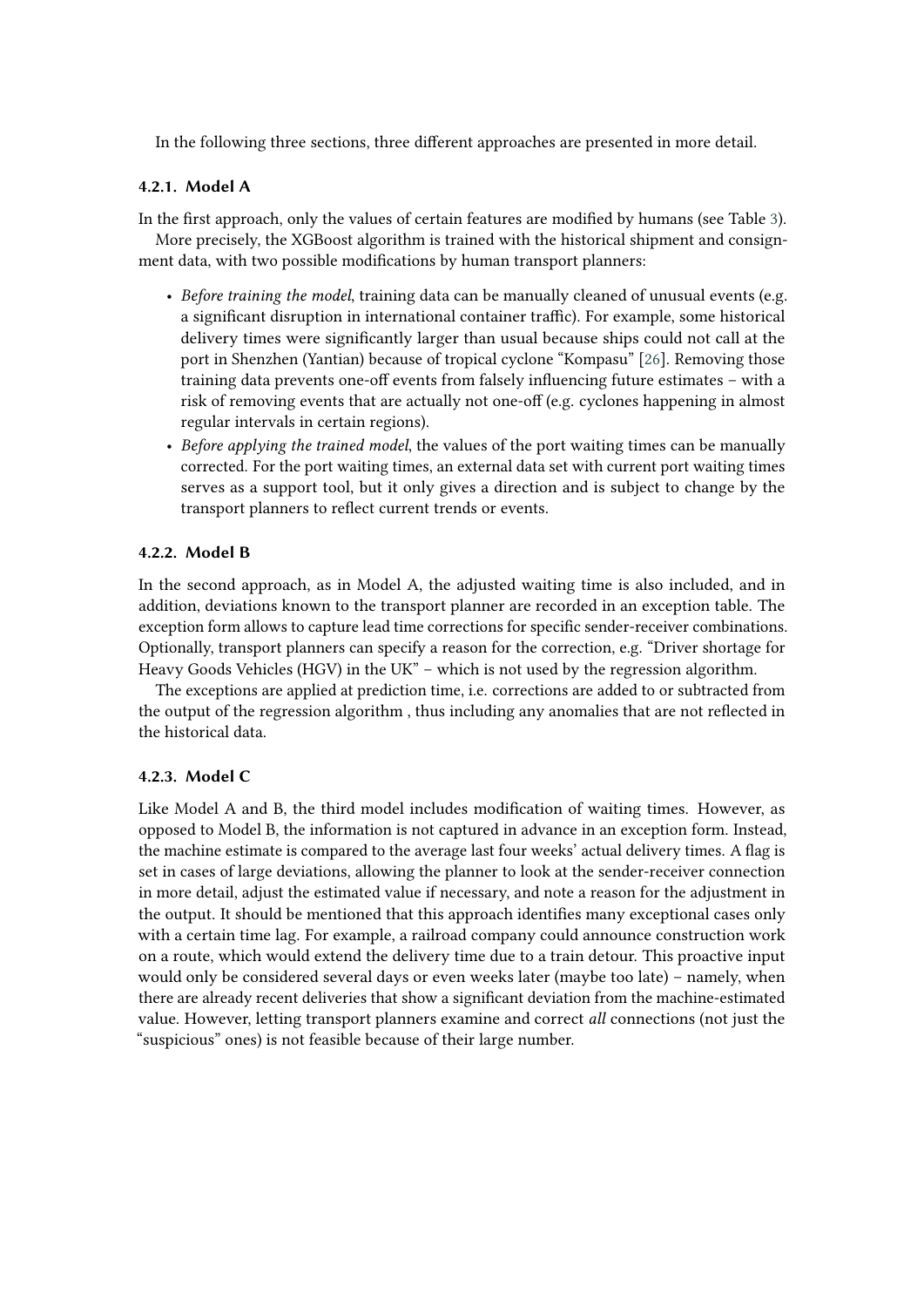# **5. Evaluation**

## **5.1. Quantitative evaluation**

While we trained our model on historical data, the tests were performed on "live deliveries": we asked transport planners to share their delivery estimates for 425 sender-receiver relations, which they made according to their usual procedure, see Section [3,](#page-4-0) thus forming our "Model Baseline". We then ran all other models, again asking the transport planners for their input to Models A, B and C, and recorded their predictions. Finally, in the period from August 15 to September 15, we were then able to observe 5843 shipments on 330 of the 425 sender-receiver relations. Their delivery times formed the ground truth for our evaluation.

Figure [4](#page-8-0) shows the Mean Absolute Error (MAE) and Root Mean Squared Error (RMSE) of the purely human estimates ("Model Baseline"), the pure ML model and the three combined models introduced in the previous section.

|             | <b>Model Baseline</b> | <b>Model ML</b> | <b>Model A</b> | <b>Model B</b> | <b>Model C</b> |
|-------------|-----------------------|-----------------|----------------|----------------|----------------|
| <b>MAE</b>  | 3.770                 | 3.513           | 3.663          | 4.025          | 5.031          |
| <b>RMSE</b> | 5.347                 | 5.161           | 5.112          | 5.574          | 7.313          |

<span id="page-8-0"></span>**Figure 4:** Evaluation of the different models using Mean Absolute Error (MAE) and Root Mean Squared Error (RMSE)

We additionally performed a Wilcoxon signed rank test to determine statistical significance between each combined model and the two baselines. The result showed statistically significant deviations between all models  $- A$ , B and  $C -$  and the human estimates (Model Baseline), whereas all differences between the three models and the ML baseline were not statistically significant at a confidence level of 95%. This is probably because estimates of the combined models largely follow the primary direction of the ML estimates.

Thus, both the ML approach and Model A outperform a purely manual estimation, whereas Model B and C lead to a significant deterioration of estimation results. All differences are rather small when averaged. However, we will see later that rather large differences can occur locally.

Looking more closely into the types of errors that each method makes, Figure [5](#page-9-1) shows actual vs. estimated lead times for the two baselines and the most successful combination, Model A. Data points below the orange line indicate an underprediction of lead times.

We can see that these occur more frequently for the two baselines, whereas Model A does not have such bias in its errors. After considering the underlying training data, the bias of the ML model could be caused by increasing delivery times over the last months. Since the model learns from historical data and the delivery times were shorter in the beginning of the year, they are also estimated too short. However, the current situation implies longer delivery times. Therefore, the development can be seen as a COVID-19 consequence in 2021.

In the combinations of humans and machines, attempts are made to counteract this bias. Later, we will see that there is a risk of over-generalisation in the human interventions. Specifically, the high deviation in models B and C is also because planners grouped certain sender-receiver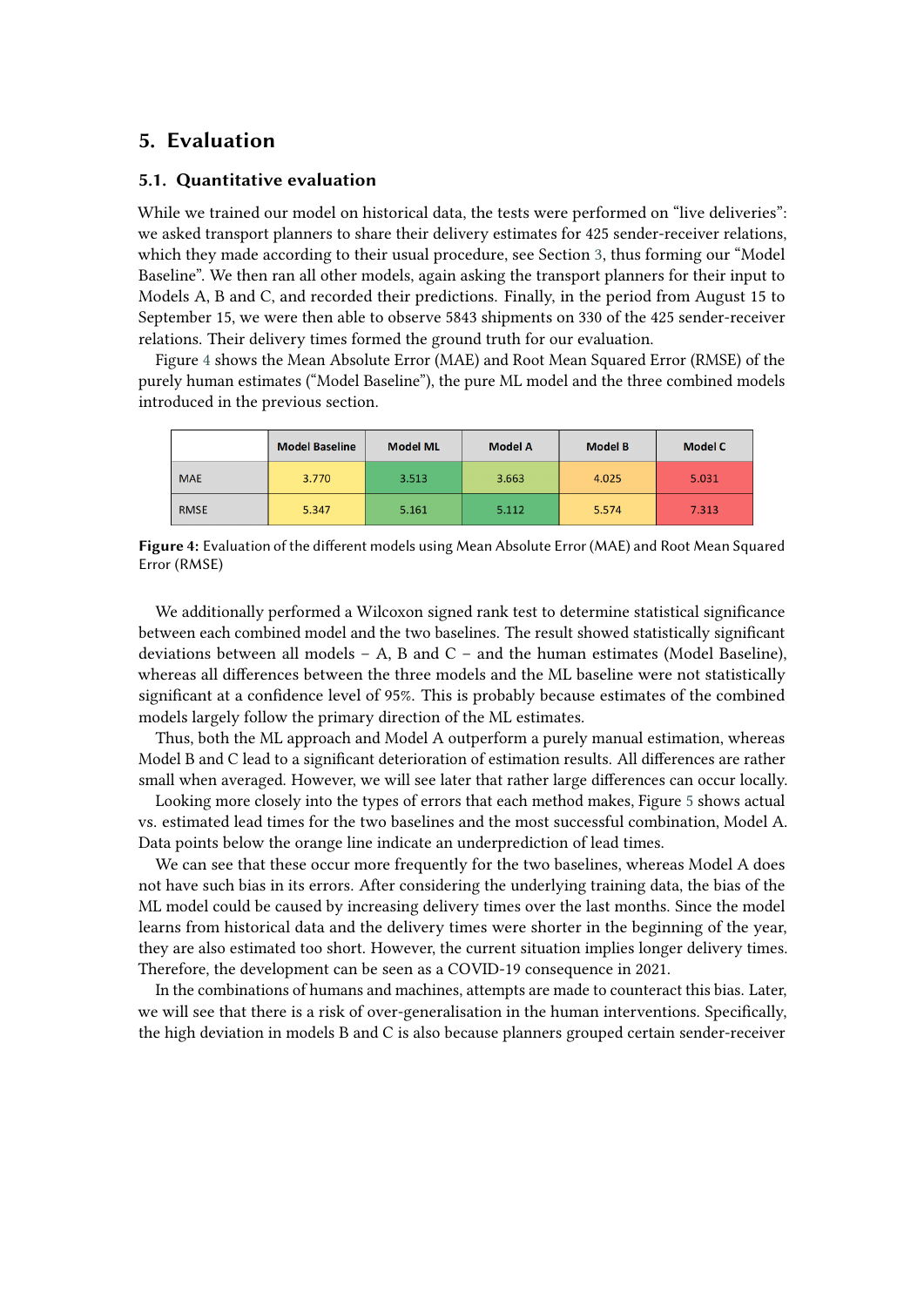

<span id="page-9-1"></span>**Figure 5:** Scatter plot of actual vs. estimated lead time for (a) Model Baseline, (b) ML and (c) Model A. The orange line has a slope of 1, i.e. represents correct predictions.

relationships in a lump-sum way. For example, during the estimation, it was assumed that a rail strike in the transit country Germany would affect the flow between Italy and Sweden. Therefore, an increase in the delivery time by five days was calculated. In fact, only a few suppliers were affected for a short time by the strike and not the entire flow, which affected the estimate's accuracy.

Another systematic mistake that the ML model makes is the overestimation of very short actual lead times – since these are exclusively Chinese senders and receivers, it can be assumed that the model has another bias, as for most destinations, suppliers from China have a longer delivery time than the rest of the world.

### <span id="page-9-0"></span>**5.2. Qualitative analysis**

For a qualitative analysis of errors, we used stratified sampling, binning errors with a step size of 2 days, and then taking random samples of connections, with a size according to the number of connections in the bin, considering only bins with absolute errors of at least 4 days. We then analysed the root cause of the sampled errors.

#### **5.2.1. Errors of the ML model**

In a nutshell, the ML model suffered from the following categories of problems (numbers in brackets indicate the number of connections in our sample affected by the problem):

- (5) Short-noticed deviation from the planned route due to operational circumstances, e.g. in case of spontaneous bottlenecks
- (3) Missing feature: this deviation mainly concerns routes where a so-called short-sea carrier is used where waiting times can vary greatly depending on the time the ships arrive in a port. The ML could not learn according patterns since only the distance was available as a feature.
- (1) Incorrect training data

One can see that the detected errors are ones that humans should be able to correct.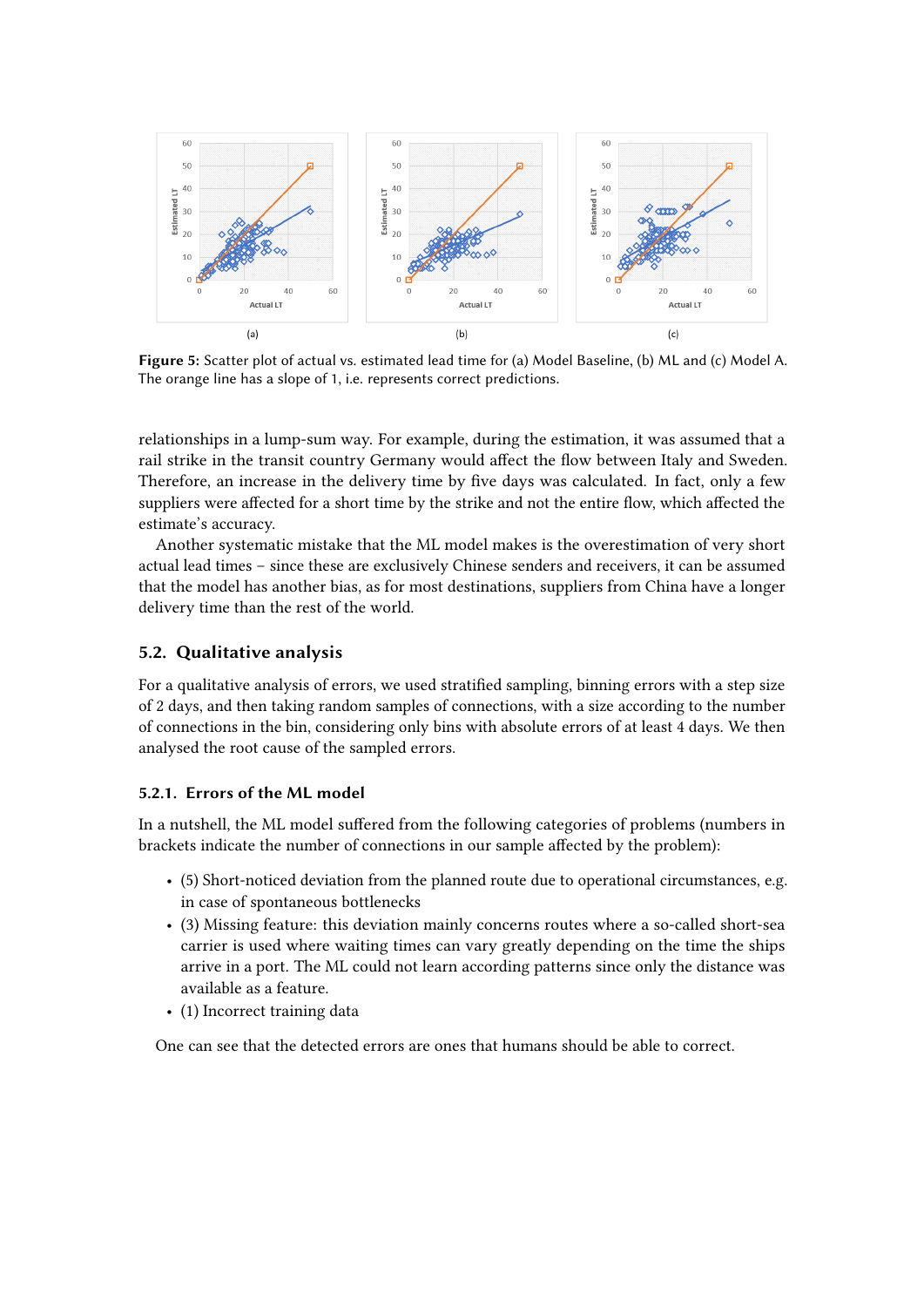#### **5.2.2. Errors of Models A, B and C**

However, the combined models have other problems that cause them to perform suboptimally. These problems can be described as follows:

- **Lack of complexity:** sometimes, adjustments were not possible in a sufficiently finegrained way. This concerned e.g. port waiting times in Model A where the transport planners could register only one waiting time per port. However, some ports (e.g. Shanghai) have a fast lane for ships arriving from a local port, i.e. one would need to differentiate waiting times into national and international arrivals. Although this is possible and would increase the precision of predictions, such exceptions and their complexity could also quickly lead to an excessive workload for knowledge engineering. A possible solution to this dilemma could be to check whether capturing exceptions will affect a sufficiently large number of deliveries – assuming that an 80:20 rule applies, i.e. capturing only the 20% most relevant exceptions should cover 80% of all deliveries.
- **Lack of precision:** similarly, adjustments that transport planners were asked to make for flagged connections in Model C seemed to generate an excessively high workload – we found that several errors were made because transport planners were overwhelmed with the many flagged sender-receiver relations and tried to save time by applying generalised adjustments to e.g. all relations involving the same sender and receiver countries. There does not seem to be an obvious solution to this problem – but it confirms the result that Model C is not a useful approach.
- **Wrong extrapolation of trends:** it was observed that humans tend to "extend" longlasting trends beyond their actual duration. In some cases, there was a clear and longlasting temporal trend of increasing delivery times – however, although the peak was reached at some point and the curve went down again, humans still assumed that it kept increasing.
- **Wrong incentives:** in the specific case we studied, transport planners were evaluated by availability of goods – and thus had an incentive to overestimate lead times, ensuring very timely delivery. Thus, planners inserted some "buffers" in their estimates in many cases. Of course, overestimation also has negative consequences, most notably warehouse capacities may be exceeded when goods arrive too early. However, warehouse capacity issues do not have direct negative impact on the evaluation of transport planners in the studied company. An obvious solution is to avoid bias by either not using any key performance indicator (KPI) for the evaluation of transport planners, or to add a KPI measuring storage costs.

# **6. Conclusion**

In this study, we have described three possible ways of incorporating human knowledge into a machine learning approach to estimating delivery lead times. We performed a quantitative evaluation that did not show any notable improvements of such combined ML-human models.

However, we have been able to gain insights through our qualitative analysis that could lead to better combinations: we observed that both machine learning models and humans have their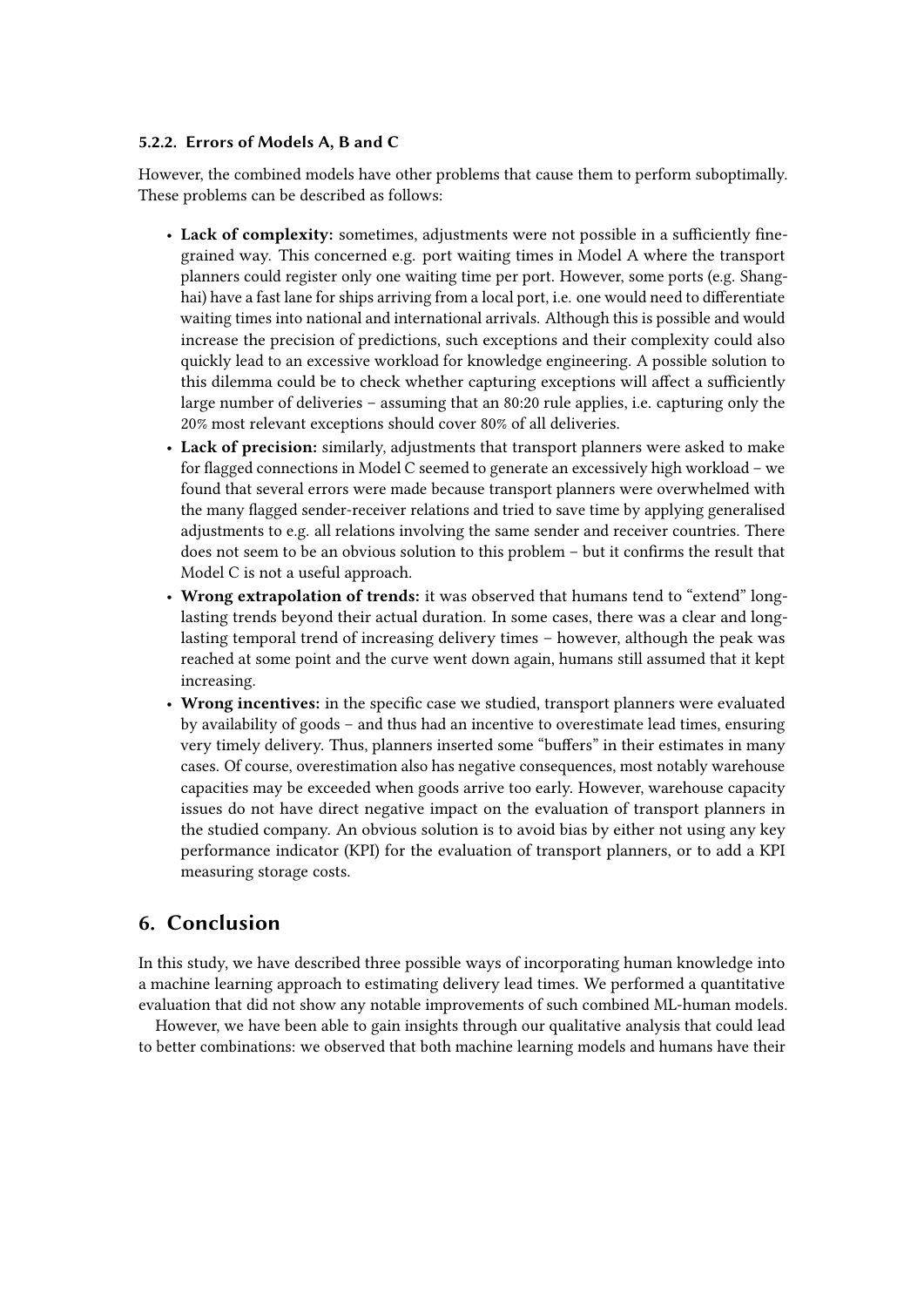typical imperfections – as hypothesised, we see that machines tend to perform poorly when situations change in such a way that historical patterns become invalid. While humans are theoretically good in compensating for that, they tend to over-simplify certain issues, mostly to keep efforts and complexity manageable. Another significant problem with human estimates was caused by wrong incentives: humans had something to gain from overestimating lead times.

Based on these insights, we believe that more successful combinations of ML and human knowledge are possible in the future. We have learned from this study that their design needs to ensure that humans are not overwhelmed with feedback provision and that they do not have incentives for misprediction. We also believe that an improved integration of explainability algorithms and a closer knowledge integration through algorithms like Bayesian Networks could be addressed in future work to handle the discovered challenges.

# **References**

- [1] M. Paliwal, U. A. Kumar, Neural networks and statistical techniques: A review of applications, Expert systems with applications 36 (2009) 2–17.
- [2] J. B. Hirschberg, F. Enos, S. Benus, R. L. Cautin, M. Graciarena, E. Shriberg, Personality factors in human deception detection: Comparing human to machine performance (2006).
- <span id="page-11-1"></span>[3] L. von Rueden, S. Mayer, K. Beckh, B. Georgiev, S. Giesselbach, R. Heese, B. Kirsch, J. Pfrommer, A. Pick, R. Ramamurthy, M. Walczak, J. Garcke, C. Bauckhage, J. Schuecker, Informed Machine Learning – A Taxonomy and Survey of Integrating Knowledge into Learning Systems (2019) 1–20. URL: [http://arxiv.org/abs/1903.12394.](http://arxiv.org/abs/1903.12394) [arXiv:1903.12394](http://arxiv.org/abs/1903.12394).
- <span id="page-11-0"></span>[4] K. Weiss, T. M. Khoshgoftaar, D. Wang, A survey of transfer learning, Journal of Big data 3 (2016) 1–40.
- <span id="page-11-2"></span>[5] H. Gleissner, J. C. Femerling, Logistics, Springer Texts in Business and Economics, Springer International Publishing, Cham, 2013. URL: [http://link.springer.com/10.1007/](http://link.springer.com/10.1007/978-3-319-01769-3) [978-3-319-01769-3.](http://link.springer.com/10.1007/978-3-319-01769-3) doi:[10.1007/978-3-319-01769-3](http://dx.doi.org/10.1007/978-3-319-01769-3).
- <span id="page-11-3"></span>[6] L. Barua, B. Zou, Y. Zhou, Machine learning for international freight transportation management: A comprehensive review, Research in Transportation Business and Management 34 (2020). URL: [https://doi.org/10.1016/j.rtbm.2020.100453.](https://doi.org/10.1016/j.rtbm.2020.100453) doi:[10.1016/j.rtbm.2020.](http://dx.doi.org/10.1016/j.rtbm.2020.100453) [100453](http://dx.doi.org/10.1016/j.rtbm.2020.100453).
- <span id="page-11-4"></span>[7] S. van der Spoel, C. Amrit, J. van Hillegersberg, Predictive analytics for truck arrival time estimation: a field study at a European distribution centre, International Journal of Production Research 55 (2017) 5062–5078. URL: [https://www.tandfonline.com/action/journalInformation?journalCode=tprs20https:](https://www.tandfonline.com/action/journalInformation?journalCode=tprs20 https://www.tandfonline.com/doi/full/10.1080/00207543.2015.1064183) [//www.tandfonline.com/doi/full/10.1080/00207543.2015.1064183.](https://www.tandfonline.com/action/journalInformation?journalCode=tprs20 https://www.tandfonline.com/doi/full/10.1080/00207543.2015.1064183) doi:[10.1080/](http://dx.doi.org/10.1080/00207543.2015.1064183) [00207543.2015.1064183](http://dx.doi.org/10.1080/00207543.2015.1064183).
- <span id="page-11-5"></span>[8] X. Li, R. Bai, Freight vehicle travel time prediction using Gradient Boosting Regression Tree, Proceedings - 2016 15th IEEE International Conference on Machine Learning and Applications, ICMLA 2016 (2017) 1010–1015. doi:[10.1109/ICMLA.2016.101](http://dx.doi.org/10.1109/ICMLA.2016.101).
- <span id="page-11-6"></span>[9] A. Balster, O. Hansen, H. Friedrich, A. Ludwig, An ETA Prediction Model for Intermodal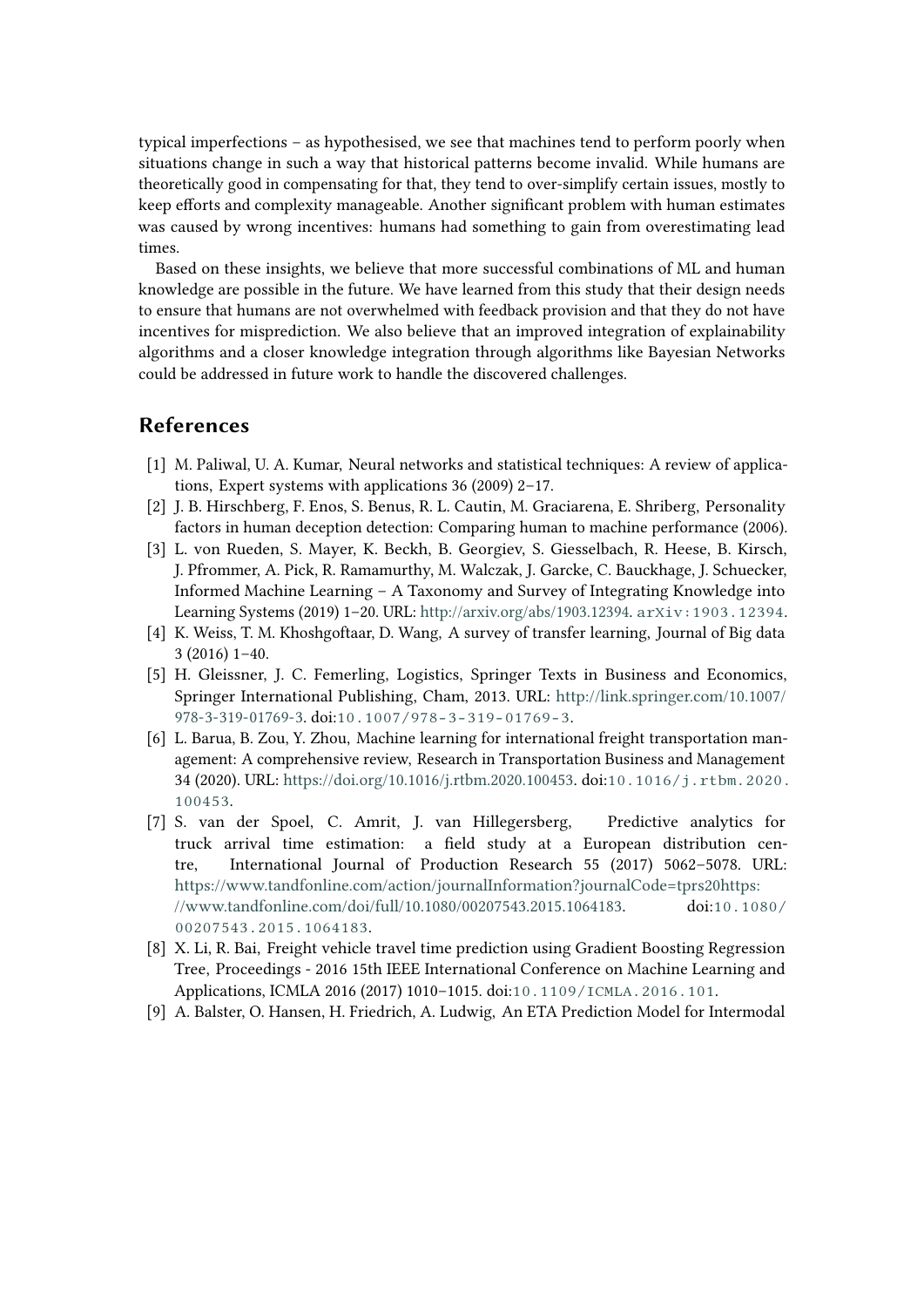Transport Networks Based on Machine Learning, Business and Information Systems Engineering 62 (2020) 403–416. doi:[10.1007/s12599-020-00653-0](http://dx.doi.org/10.1007/s12599-020-00653-0).

- <span id="page-12-0"></span>[10] R. C. Leachman, P. Jula, Estimating flow times for containerized imports from Asia to the United States through the Western rail network, Transportation Research Part E: Logistics and Transportation Review 48 (2012) 296–309. doi:[10.1016/j.tre.2011.07.002](http://dx.doi.org/10.1016/j.tre.2011.07.002).
- <span id="page-12-1"></span>[11] S. Kim, H. Kim, Y. Park, Early detection of vessel delays using combined historical and real-time information, Journal of the Operational Research Society 68 (2017) 182–191. URL: [https://www.tandfonline.com/action/journalInformation?journalCode=](https://www.tandfonline.com/action/journalInformation?journalCode=tjor20 https://www.tandfonline.com/doi/full/10.1057/s41274-016-0104-4) [tjor20https://www.tandfonline.com/doi/full/10.1057/s41274-016-0104-4.](https://www.tandfonline.com/action/journalInformation?journalCode=tjor20 https://www.tandfonline.com/doi/full/10.1057/s41274-016-0104-4) doi:[10.1057/](http://dx.doi.org/10.1057/s41274-016-0104-4) [s41274-016-0104-4](http://dx.doi.org/10.1057/s41274-016-0104-4).
- <span id="page-12-2"></span>[12] I. Parolas, ETA prediction for containerships at the Port of Rotterdam using Machine Learning Techniques, in: Transportation Research Board 96th Annual Meeting, 2017.
- <span id="page-12-3"></span>[13] O. Loyola-Gonzalez, Black-box vs. White-Box: Understanding their advantages and weaknesses from a practical point of view, IEEE Access 7 (2019) 154096–154113. doi:[10.](http://dx.doi.org/10.1109/ACCESS.2019.2949286) [1109/ACCESS.2019.2949286](http://dx.doi.org/10.1109/ACCESS.2019.2949286).
- <span id="page-12-4"></span>[14] Y. Zhang, A. Haghani, A gradient boosting method to improve travel time prediction, Transportation Research Part C: Emerging Technologies 58 (2015) 308–324. doi:[10.1016/](http://dx.doi.org/10.1016/j.trc.2015.02.019) [j.trc.2015.02.019](http://dx.doi.org/10.1016/j.trc.2015.02.019).
- <span id="page-12-5"></span>[15] G. Leshem, Y. Ritov, Traffic flow prediction using adaboost algorithm with random forests as a weak learner, PROCEEDINGS OF WORLD ACADEMY OF SCIENCE, ENGINEERING AND TECHNOLOGY VOLUME 21 1 (2007) 193–198.
- <span id="page-12-6"></span>[16] A. Prokhorchuk, J. Dauwels, P. Jaillet, Estimating Travel Time Distributions by Bayesian Network Inference, IEEE Transactions on Intelligent Transportation Systems 21 (2020) 1867–1876. URL: [https://www.researchgate.net/publication/331541393\\_Estimating\\_](https://www.researchgate.net/publication/331541393_Estimating_Travel_Time_Distributions_by_Bayesian_Network_Inference) [Travel\\_Time\\_Distributions\\_by\\_Bayesian\\_Network\\_Inference.](https://www.researchgate.net/publication/331541393_Estimating_Travel_Time_Distributions_by_Bayesian_Network_Inference) doi:[10.1109/TITS.2019.](http://dx.doi.org/10.1109/TITS.2019.2899906) [2899906](http://dx.doi.org/10.1109/TITS.2019.2899906).
- <span id="page-12-7"></span>[17] J. Zhao, Y. Gao, J. Tang, L. Zhu, J. Ma, Highway Travel Time Prediction Using Sparse Tensor Completion Tactics and K -Nearest Neighbor Pattern Matching Method, Journal of Advanced Transportation 2018 (2018). doi:[10.1155/2018/5721058](http://dx.doi.org/10.1155/2018/5721058).
- <span id="page-12-8"></span>[18] H. Chang, D. Park, S. Lee, H. Lee, S. Baek, Dynamic multi-interval bus travel time prediction using bus transit data, Transportmetrica 6 (2010) 19–38. URL: [http://www.tandfonline.](http://www.tandfonline.com/doi/abs/10.1080/18128600902929591) [com/doi/abs/10.1080/18128600902929591.](http://www.tandfonline.com/doi/abs/10.1080/18128600902929591) doi:[10.1080/18128600902929591](http://dx.doi.org/10.1080/18128600902929591).
- <span id="page-12-9"></span>[19] P. S. Deshmukh, Travel Time Prediction using Neural Networks: A Literature Review, in: 2018 International Conference on Information, Communication, Engineering and Technology, ICICET 2018, Institute of Electrical and Electronics Engineers Inc., 2018. doi:[10.1109/ICICET.2018.8533762](http://dx.doi.org/10.1109/ICICET.2018.8533762).
- <span id="page-12-10"></span>[20] C. H. Wu, J. M. Ho, D. T. Lee, Travel-time prediction with support vector regression, in: IEEE Transactions on Intelligent Transportation Systems, volume 5, 2004, pp. 276–281. doi:[10.1109/TITS.2004.837813](http://dx.doi.org/10.1109/TITS.2004.837813).
- <span id="page-12-11"></span>[21] S. Amershi, M. Cakmak, W. B. Knox, T. Kulesza, Power to the people: The role of humans in interactive machine learning, AI Magazine 35 (2014) 105–120. doi:[10.1609/aimag.](http://dx.doi.org/10.1609/aimag.v35i4.2513) [v35i4.2513](http://dx.doi.org/10.1609/aimag.v35i4.2513).
- <span id="page-12-12"></span>[22] S. Khalid, T. Khalil, S. Nasreen, A survey of feature selection and feature extraction techniques in machine learning, Proceedings of 2014 Science and Information Conference,